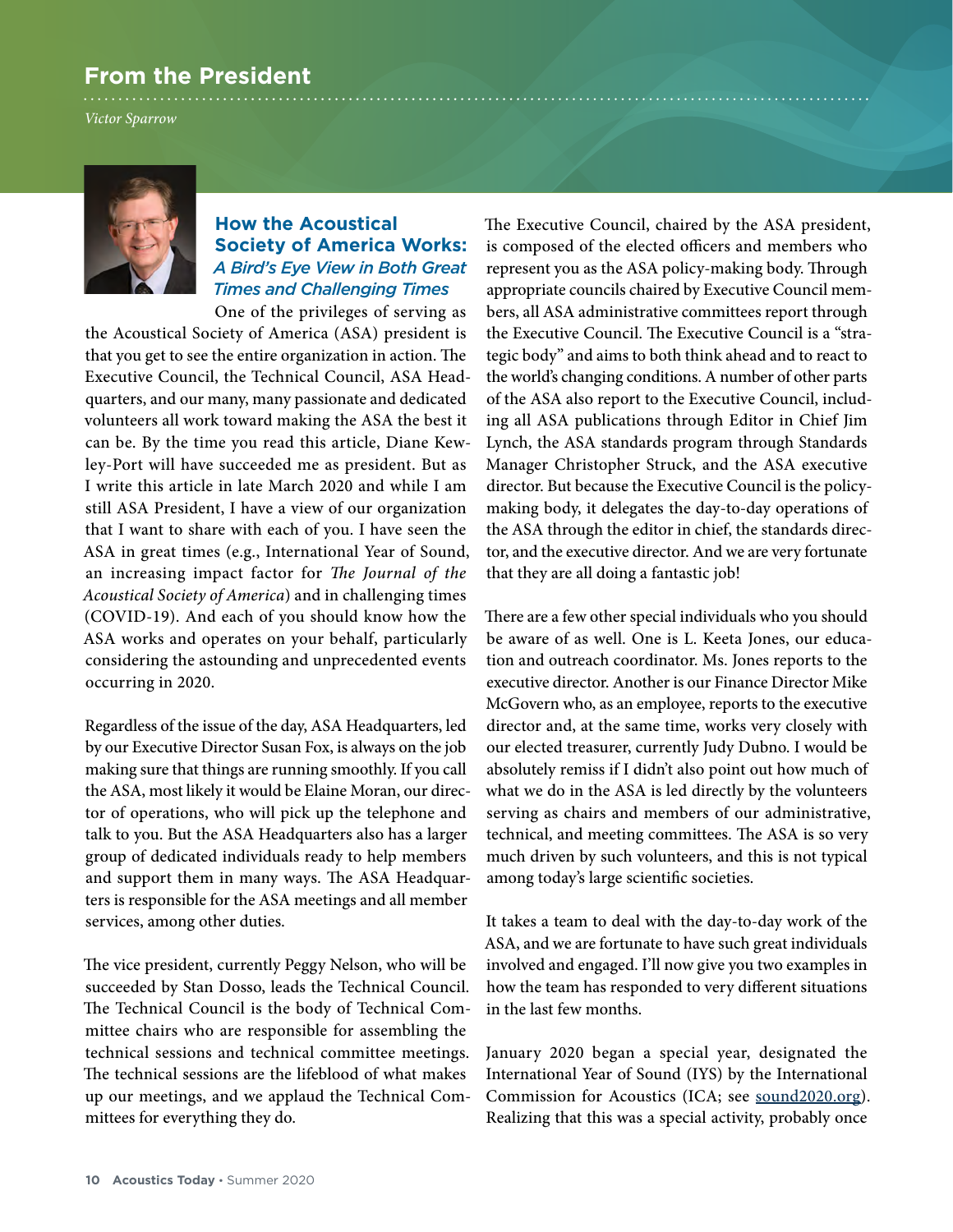in a lifetime, the ASA formed an ad hoc committee on the IYS last summer, cochaired by L. Keeta Jones and myself. The ASA meetings in 2020 were designated as IYS meetings. The ICA held a worldwide IYS opening event in Paris, France, at the Sorbonne on January 31, 2020. On behalf of the ASA, both the executive director and I attended, and a recording of the entire ceremony is available online at sound2020.org. **Figure 1** shows Dr. Mark Hamilton of the ASA participating in the opening event as the president of ICA.

Then, on February 13, 2020, the Washington, DC, Regional Chapter of the ASA hosted the United States opening celebration for the IYS in collaboration with ASA Headquarters. This event was hosted by the American Institute of Physics in College Park, MD, and both Keeta and I were able to attend, as were many individuals from the American Institute of Physics (AIP) staff and ASA members from around the Washington, DC, area. In addition to showing some short ASA-related IYS videos, we had two speakers address the group in College Park. They were Josef Rauschecker from Georgetown University who talked about "Auditory Perception and Action" and Gary Gottlieb from the Audio Engineering Society who spoke about "The Evolution of Audio." A recording of the entire US IYS opening program, including these talks, is available on the ASA Facebook page. A particularly special thank you goes out

**Figure 1.** *Dr. Mark Hamilton, Acoustical Society of America (ASA) member and former ASA president, addresses the International Year of Sound opening celebration as president of the International Commission for Acoustics, Sorbonne University, Paris, France, January 31, 2020.*



to David Lechner, chair of the Washington, DC, Regional Chapter for making this all happen.

In addition to the opening ceremonies, there are other IYS events coming to student and regional chapters of the ASA. A special online-only issue of *Acoustics Today* has been prepared by *Acoustics Today* Editor in Chief Arthur Popper in very close collaboration with L. Keeta Jones and ASA Editorial Assistant Kat Setzer. The Special Issue is available at [bit.ly/3dxCju1.](http://bit.ly/3dxCju1) The Special Issue is aimed at outreach to make students, teachers, and others in local, state, and federal governments more aware of the importance of acoustics and sound generally in our society. Indeed, Keeta will be distributing copies of the Special Issue at many events around the country in the coming year. I also encourage all members to share the link to the Special Issue with their students, colleagues, and even their children's (and grandchildren's) teachers.

Moreover, led by the Public Relations Committee and its chair Laura Kloepper, the ASA is partnering with AIP Media Services to generate a number of short videos and press releases throughout 2020 to engage the public and let them know about sound in this special year. The IYS has been a great example of how all of ASA can come together and address a special year-long event on a fixed time schedule. See [bit.ly/39w1yJH](http://bit.ly/39w1yJH) for the videos and the latest information.

At the same time, the world had to change its collective ways in a hurry in March 2020 when the novel coronavirus (COVID-19) struck across the globe. Clearly, the virus has made a major impact on all ASA members and the organization itself. Indeed, as this article is being written, all the stakeholders such as ASA Headquarters, the councils, the administrative and technical committees, and individual ASA members are figuring out how the next year of meetings will be navigated.

The ASA officers and managers had their spring 2020 meeting on March 12, and many options were being considered for the meetings, including canceling, delaying, or shifting to online only. A plan to move forward quickly was established a few days later, and thanks go to ASA Headquarters for their speedy work. Given that many government laboratories, universities, and businesses have canceled all foreign travel for the foreseeable future, the decision was made to cancel the planned